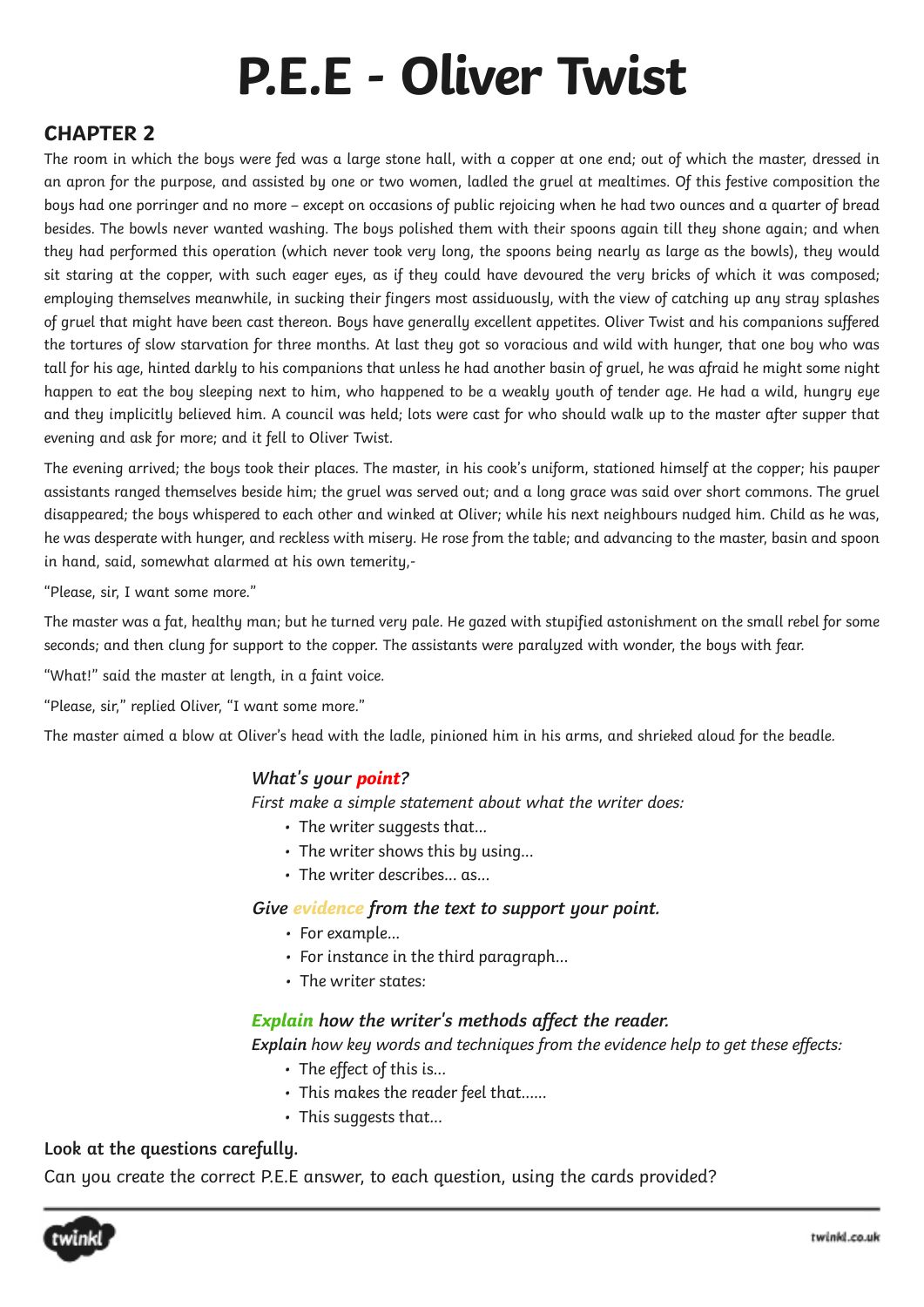

twink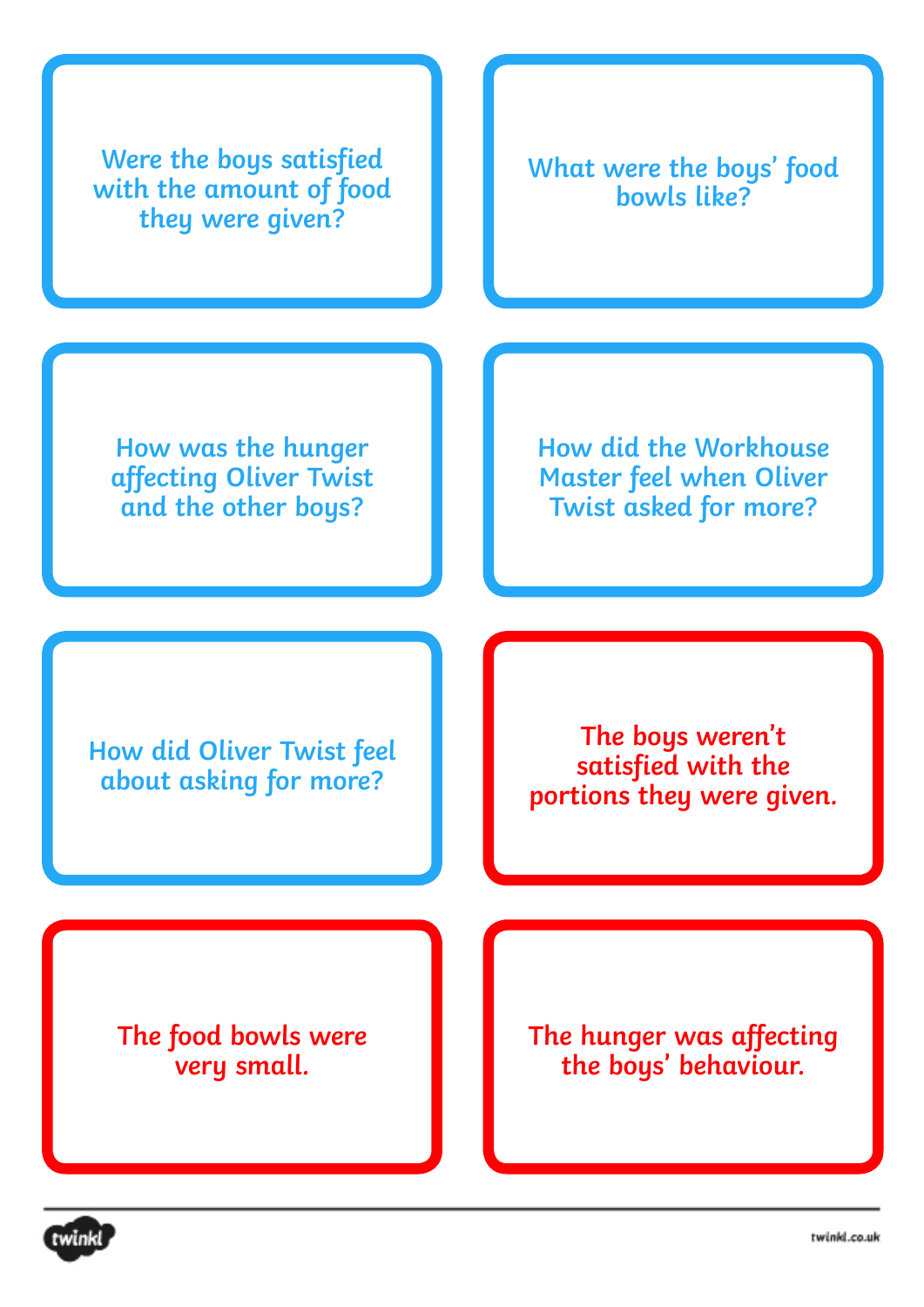**The master is shocked when Oliver Twist asks for more.**

**Oliver Twist couldn't quite believe what he said to the workhouse Master.**

**The text tells us that, 'the boys had one porringer and no more,' and also that 'The bowls never wanted washing.'**

**The author describes the bowls by saying, 'the spoons being nearly as large as the bowls.'**

**The author tells us that, 'at last they got so voracious and wild with hunger.'**

**There are a number of ways that the author tells us this: 'He gazed with stupefied astonishment. …then clung for support to the copper.'**

**The author tells us that Oliver is, 'somewhat alarmed at his own temerity.'**

**This tells us that the workhouse staff were very strict about the portions they gave the boys and also that the boys never left any food, suggesting that they were always very hungry.**

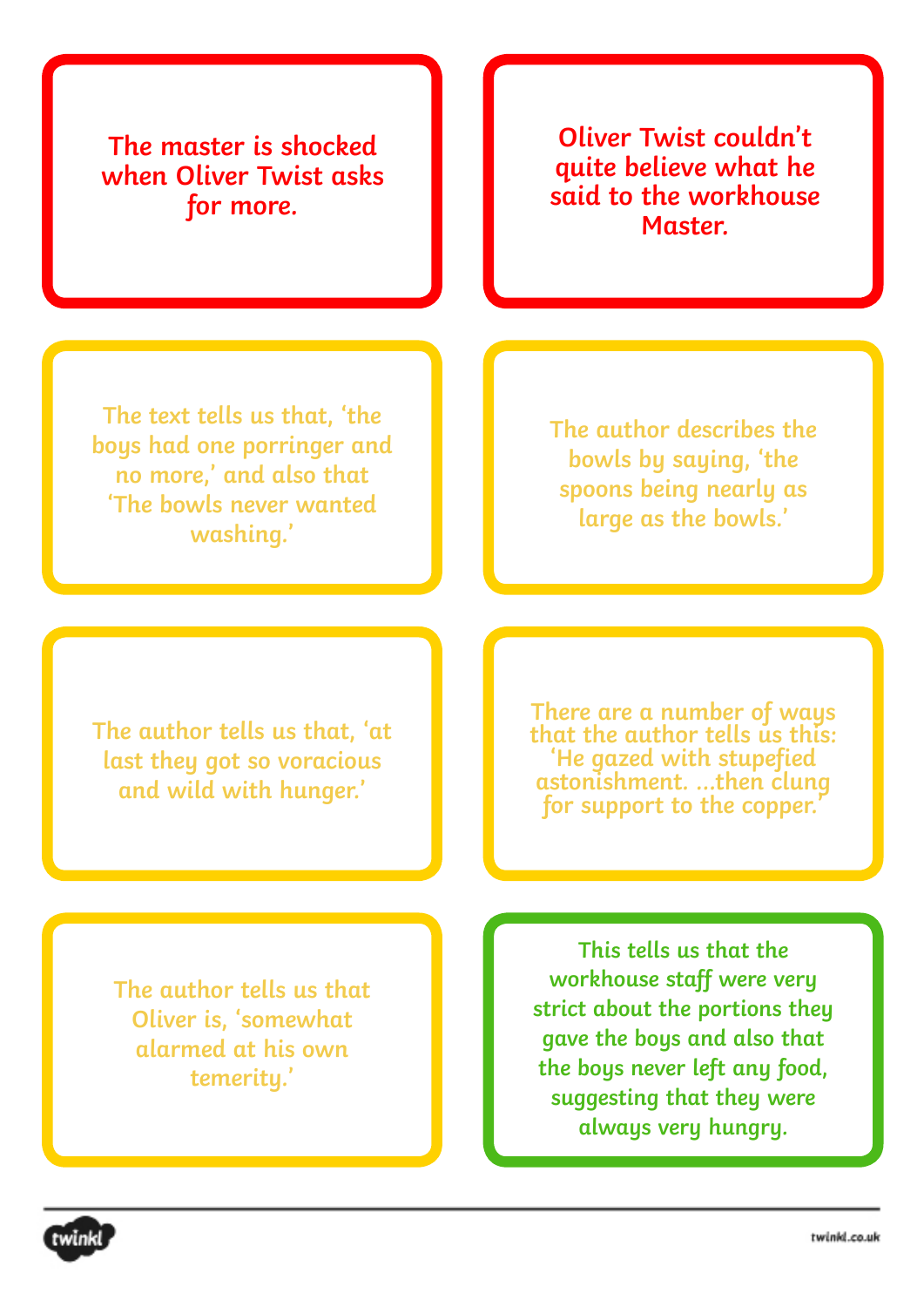**This tells us that the bowls were so small that the spoons were just as big as the bowls.**

**This tells us that the hunger the boys were experiencing was causing the boys to become greedy and their behaviour became wild.**

**This tells us that he cannot believe what has just happened. He is so shocked that he almost falls over.**

**We can understand from this that Oliver is shocked by his own bravery by asking for more food.**

## **Now Your Turn...**

Answer the following questions using the P.E.E method you have practised in the task above.

What tells us that the Assistants had never experienced a child asking for more?

How did the other boys respond to what Oliver Twist did?

How do we know that the Master is not pleased with Oliver Twist?